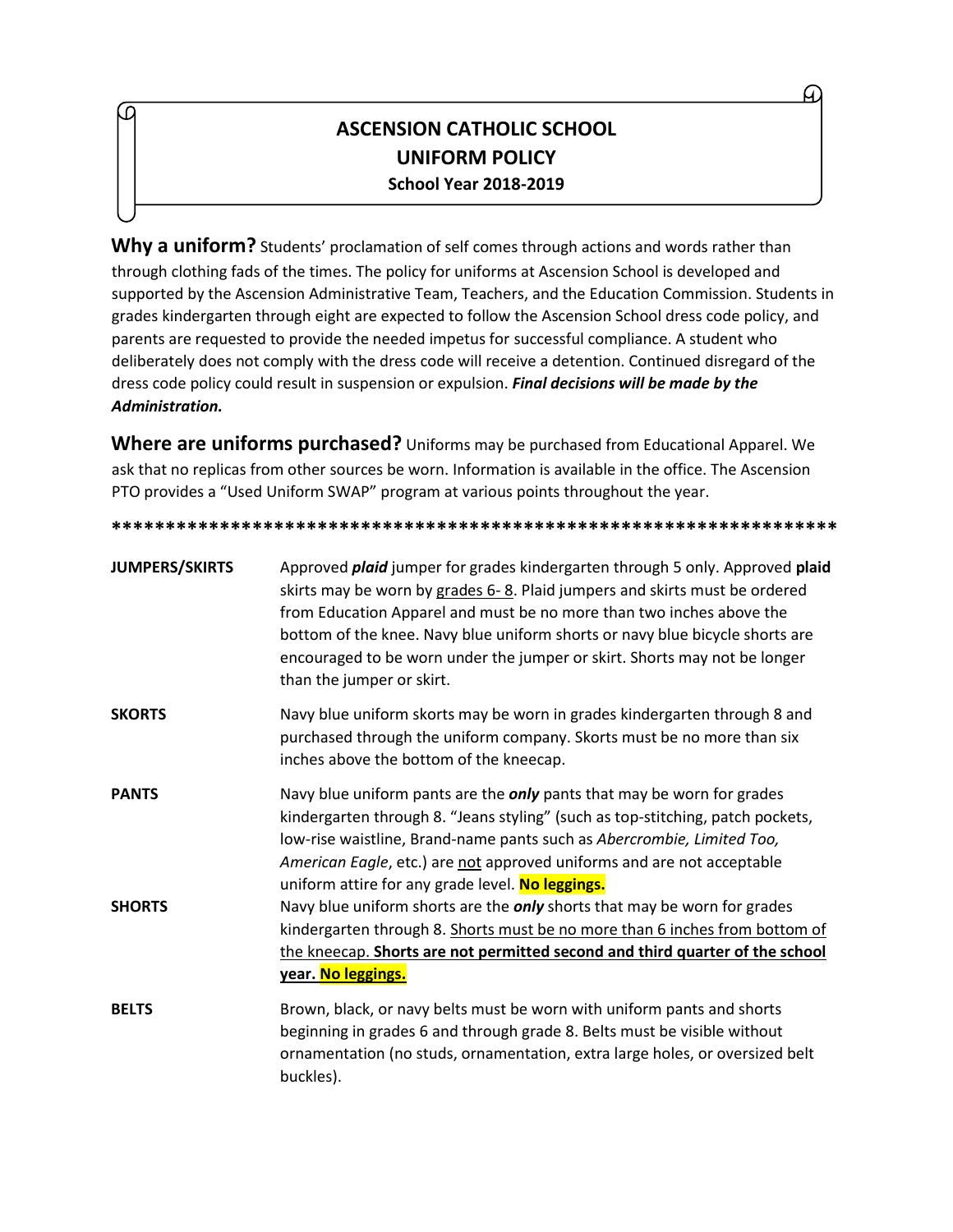| <b>SHIRTS</b>       | Only solid white, light blue, or red knit polo shirts (long or short sleeve) with<br>collar may be worn. Girls may wear the feminine fit style of the polo shirt.<br>Oxford button down shirts/Dacron/Cotton style shirts may be worn in white or<br>light blue. Undershirts and T-shirts worn under uniform shirts or PE shirts must<br>be white without lettering. Shirts must be tucked in at all times.                                                                                                                                                                                                          |
|---------------------|----------------------------------------------------------------------------------------------------------------------------------------------------------------------------------------------------------------------------------------------------------------------------------------------------------------------------------------------------------------------------------------------------------------------------------------------------------------------------------------------------------------------------------------------------------------------------------------------------------------------|
| <b>BLOUSES</b>      | Cotton, oxford cloth short or long sleeve) in white or light blue may be worn.<br>NOTE: White "Peter Pan" collar blouses may be worn ONLY under jumpers.                                                                                                                                                                                                                                                                                                                                                                                                                                                             |
| <b>SWEATERS</b>     | Solid navy blue, red, white or gray cardigan, vest, or pullover may be worn over<br>a uniform blouse, or shirt. No Turtlenecks.                                                                                                                                                                                                                                                                                                                                                                                                                                                                                      |
| <b>SWEATSHIRTS</b>  | School sweatshirts with the letter "A" logo from the uniform company may be<br>worn in grades K-8. ONLY Ascension Hoodies may be worn by grades 6-8 during<br>the school day and they may not have any rips or tears in them. The head must<br>be uncovered at all times during the school day. Collared uniform shirts must<br>be worn underneath.                                                                                                                                                                                                                                                                  |
| <b>SOCKS/TIGHTS</b> | Quarter, crew, tube or knee high socks in red, white, navy, black, or gray may be<br>worn. While we recommend that socks have no logos, socks with small logos<br>less than 2" in length will be allowed. Socks must be visible above the shoe top<br>regardless of the style of shoe worn. No ankle, ped socks or hosiery may be<br>worn. Solid colored tights in red, navy, white, or gray may be worn under the<br>uniform jumper, school, or short. No leggings may be worn.                                                                                                                                     |
| <b>SHOES</b>        | Rubber, non-marking soled tennis or gym type shoes with ties and/or Velcro<br>closings may be worn. Sandals, clogs, flip-flops, shoes with wheels are not<br>permitted. Only shoes with non-marking soles are permitted in the PAC to avoid<br>damage to the gym floor. (Leather soled shoes are never permitted on the gym<br>floor.) Boots are not permitted during the school day. They may be worn<br>outside during recess but need to be removed and replaced once in the<br>classroom. Fashion boots are not permitted. No open toed, open heeled or<br>high heeled shoes are to be worn. Shoes must be tied. |
| <b>JEWELRY</b>      | Fashion necklaces, pins, rings and bracelets are not permitted, including the<br>rubber bracelets for causes. Christian religious jewelry may be worn (crosses,<br>Guardian Angel pins, etc.). For safety reasons, only post earrings may be worn.<br>Cords or rope necklaces may not be worn around the neck as they can be<br>hazardous on the playground and during P.E. classes. One earring may be worn<br>per ear to school. Smartwatches are not permitted.                                                                                                                                                   |
| <b>COSMETICS</b>    | Fingernail polish may not be worn. Fake nails are not permitted. No makeup<br>may be worn in grades kindergarten through 6. Girls in grades 7 & 8 may wear<br>light facial makeup. Facial glitter is not permitted.                                                                                                                                                                                                                                                                                                                                                                                                  |